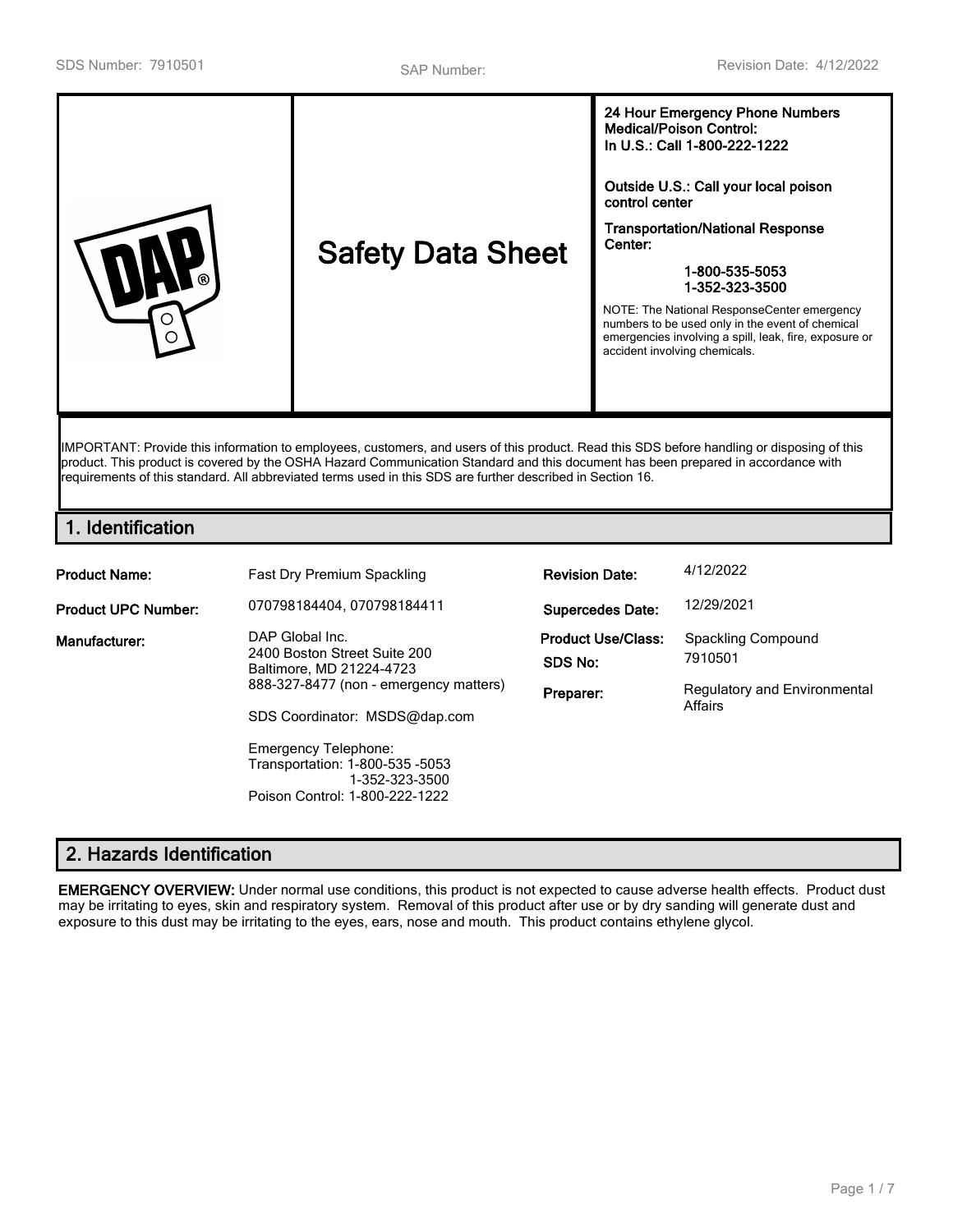### **GHS Classification** Carc. 1A

**Symbol(s) of Product**



**Signal Word** Danger

### **Possible Hazards**

39% of the mixture consists of ingredients of unknown acute toxicity

| <b>GHS HAZARD STATEMENTS</b>      |  |
|-----------------------------------|--|
| Construction is the contract of A |  |

Carcinogenicity, category 1A <br>
H350 May cause cancer.

**GHS LABEL PRECAUTIONARY STATEMENTS**

P201 Obtain special instructions before use. P280 Wear protective gloves/protective clothing/eye protection/face protection. P308+P313 IF exposed or concerned: Get medical advice/attention. P405 Store locked up. P501 Dispose of contents/container.

# **3. Composition/Information on Ingredients**

| <b>Chemical Name</b>         | CAS-No.    | Wt. % GHS Symbols   | <b>GHS Statements</b> |
|------------------------------|------------|---------------------|-----------------------|
| Soda lime borosilicate glass | 65997-17-3 | 7-13 GHS08          | H350                  |
| Limestone                    | 1317-65-3  | 7-13 No Information | No Information        |
| Perlite                      | 93763-70-3 | 5-10 GHS07          | H315-319              |
| Fly ash                      | 68131-74-8 | 1-5 GHS06-GHS08     | H331-350              |
| Mica                         | 12001-26-2 | 1-5 No Information  | No Information        |
| Ethylene glycol              | 107-21-1   | 0.5-1.5 GHS07       | H332                  |
| Titanium dioxide             | 13463-67-7 | 0.1-1.0 GHS07-GHS08 | H335-351              |
| Attapulgite                  | 12174-11-7 | 0.1-1.0 GHS07-GHS08 | H332-351              |
| Quartz                       | 14808-60-7 | 0.1-1.0 GHS07-GHS08 | H332-350-370-372      |

The text for GHS Hazard Statements shown above (if any) is given in the "Other information" Section.

# **4. First-aid Measures**

**FIRST AID - INHALATION:** If you experience difficulty in breathing, leave the area to obtain fresh air. If continued difficulty is experienced, get medical attention immediately.

**FIRST AID - SKIN CONTACT:** Wash skin with soap and water for 15 minutes. Get medical aid if symptoms persist.

**FIRST AID - EYE CONTACT:** In case of contact, immediately flush eyes with large quantities of water for at least 15 minutes until irritation subsides. Get medical attention immediately.

**FIRST AID - INGESTION:** If swallowed, DO NOT INDUCE VOMITING. Get medical attention immediately.

## **5. Fire-fighting Measures**

### **UNUSUAL FIRE AND EXPLOSION HAZARDS:** No Information

**SPECIAL FIREFIGHTING PROCEDURES:** Wear self-contained breathing apparatus pressure-demand (NIOSH approved or equivalent) and full protective gear. Use water spray to cool exposed surfaces.

**EXTINGUISHING MEDIA:** Alcohol Foam, Carbon Dioxide, Dry Chemical, Foam, Water Spray or Fog, Water

## **6. Accidental Release Measures**

**ENVIRONMENTAL MEASURES:** No Information

**STEPS TO BE TAKEN IF MATERIAL IS RELEASED OR SPILLED:** In case of spillage, absorb with inert material and dispose of in accordance with applicable regulations.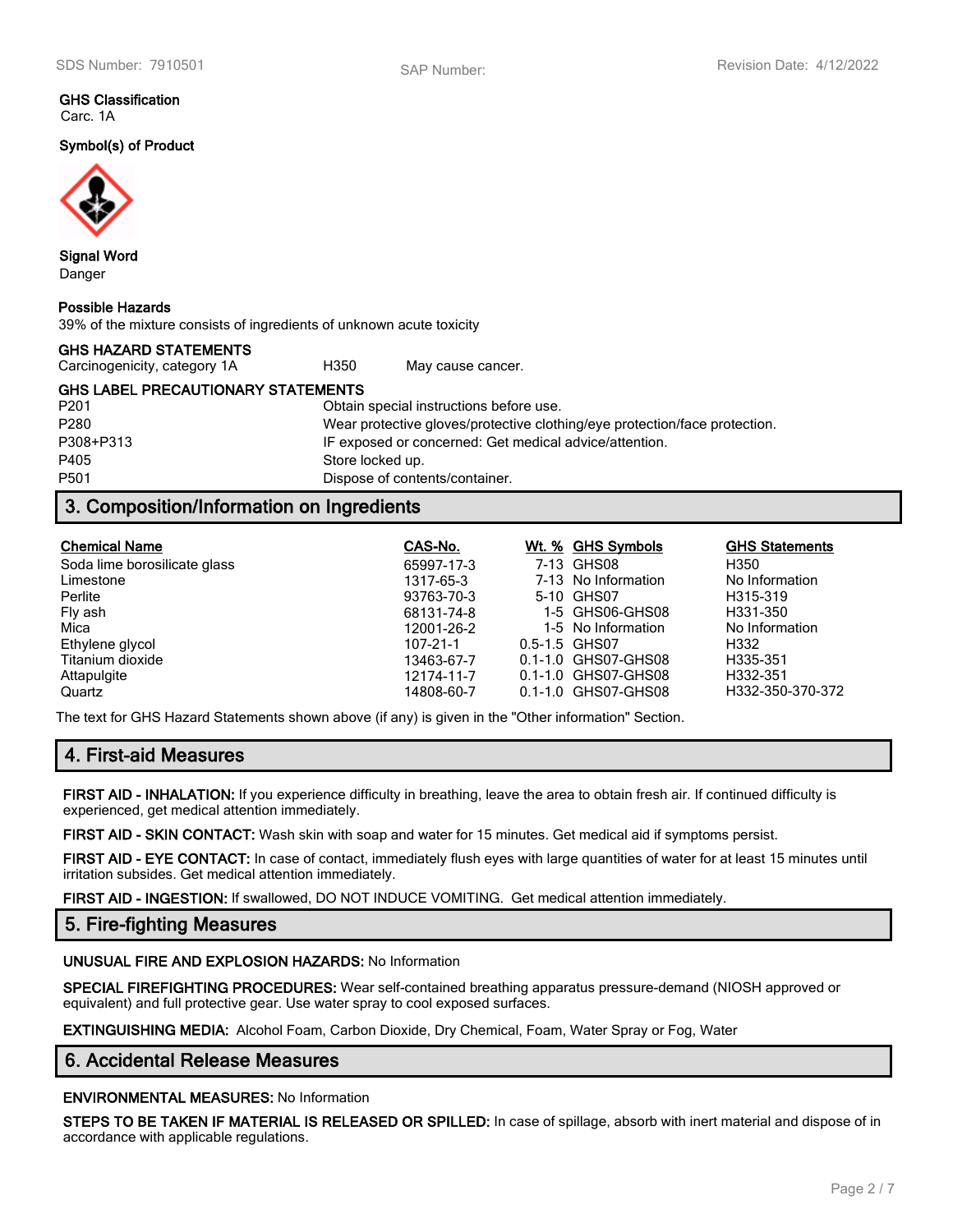## **7. Handling and Storage**

**HANDLING:** KEEP OUT OF REACH OF CHILDREN!DO NOT TAKE INTERNALLY. Use only with adequate ventilation. Ensure fresh air entry during application and drying. Do not breathe dust. Removal of this product after use will result in the generation of Dust. If dry-sanded, exposure to dust may result in the build-up of material in eyes, ears, nose, and mouth which may cause irritation. While dry sanding, use of a NIOSH-approved dust mask is recommended. Wash thoroughly after handling.

**STORAGE:** Avoid excessive heat and freezing. Do not store at temperatures above 120 °F (49 °C). Store away from caustics and oxidizers. Keep containers tightly closed.

# **8. Exposure Controls/Personal Protection**

| <b>Ingredients with Occupational Exposure Limits</b> |                                                                                                                                                          |                                                                                                  |                                                                           |                         |  |
|------------------------------------------------------|----------------------------------------------------------------------------------------------------------------------------------------------------------|--------------------------------------------------------------------------------------------------|---------------------------------------------------------------------------|-------------------------|--|
| <b>Chemical Name</b>                                 | <b>ACGIH TLV-TWA</b>                                                                                                                                     | <b>ACGIH-TLV STEL</b>                                                                            | <b>OSHA PEL-TWA</b>                                                       | <b>OSHA PEL-CEILING</b> |  |
| Soda lime borosilicate glass<br>Limestone            | N.E.<br>N.E.                                                                                                                                             | N.E.<br>N.E.                                                                                     | N.E.<br>15 mg/m3 TWA<br>total dust, 5 mg/m3<br>TWA respirable<br>fraction | N.E.<br>N.E.            |  |
| Perlite                                              | N.E.                                                                                                                                                     | N.E.                                                                                             | N.E.                                                                      | N.E.                    |  |
| Fly ash                                              | N.E.                                                                                                                                                     | N.E.                                                                                             | N.E.                                                                      | N.E.                    |  |
| Mica                                                 | 0.1 mg/m3 TWA<br>respirable<br>particulate matter                                                                                                        | N.E.                                                                                             | N.E.                                                                      | N.E.                    |  |
| Ethylene glycol                                      | 25 ppm TWA vapor<br>fraction                                                                                                                             | 50 ppm STEL vapor<br>fraction, 10 mg/m3<br>STEL inhalable<br>particulate matter,<br>aerosol only | N.E.                                                                      | N.E.                    |  |
| Titanium dioxide                                     | $0.2$ mg/m $3$ TWA<br>nanoscale<br>respirable<br>particulate matter,<br>$2.5 \text{ mg/m}$ $3 \text{ TWA}$<br>finescale respirable<br>particulate matter | N.E.                                                                                             | 15 mg/m3 TWA<br>total dust                                                | N.E.                    |  |
| Attapulgite                                          | N.E.                                                                                                                                                     | N.E.                                                                                             | N.E.                                                                      | N.E.                    |  |
| Quartz                                               | $0.025$ mg/m3 TWA<br>respirable<br>particulate matter                                                                                                    | N.E.                                                                                             | $50 \mu g/m3$ TWA<br>Respirable<br>crystalline silica                     | N.E.                    |  |

### **Further Advice: MEL = Maximum Exposure Limit OES = Occupational Exposure Standard SUP = Supplier's Recommendation Sk = Skin Sensitizer N.E. = Not Established**

### **Personal Protection**

**RESPIRATORY PROTECTION:** When concentrations exceed the exposure limits specified, use of a NIOSH-approved dust, mist and fume respirator is recommended. Where the protection factor of the respirator may be exceeded, use of a full facepiece, supplied air, or Self Contained Breathing Apparatus (SCBA) may be necessary. If concentrations exceed the exposure limits specified, use of a NIOSH-approved supplied air respirator is recommended. Where the protection factor is exceeded, use of a Self Contained Breathing Apparatus (SCBA) may be necessary. Use an approved NIOSH/OSHA respirator if dry sanded. National Institute for Occupational Safety and Health (NIOSH) has recommended that the permissible exposure limit be changed to 50 micrograms respirable free silica per cubic meter of air (0.05 mg/m3) as determined by a full shift sample up to 10-hour work shift. A respiratory protection program that meets the OSHA 1910.134 and ANSI Z88.2 requirements must be followed whenever workplace conditions warrant a respirator's use.



**SKIN PROTECTION:** Wear protective gloves.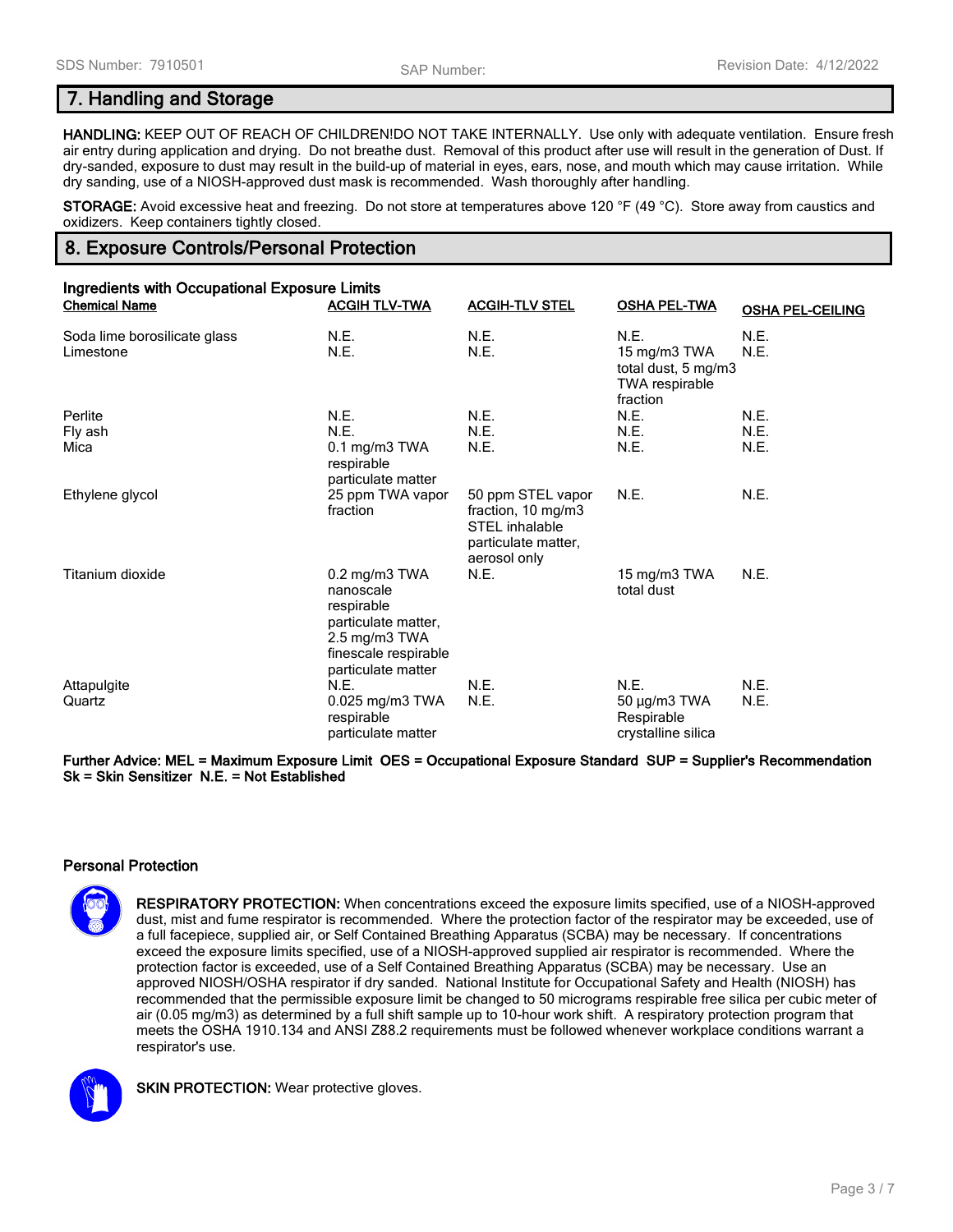

**EYE PROTECTION:** Safety glasses with side-shields.

**OTHER PROTECTIVE EQUIPMENT:** Not required under normal use.



**HYGIENIC PRACTICES:** Remove and wash contaminated clothing before re-use.

# **9. Physical and Chemical Properties**

**Appearance:** White to Off-White **Physical State:** Paste **Density, g/cm3: Density, g/cm3: philopheral properties and 12.0 pH: pH:** Between 7.0 and 12.0 **Properties and 12.0 philopheral properties and 12.0 properties and 12.0 properties and 12.0 properties and 12. Freeze Point, °C:** Not Established **Viscosity (mPa.s):** Not Established **Viscosity (mPa.s): Solubility in Water:** Not Established **Partition Coeff., n-octanol/water:** Not Established **Decomposition Temperature, °C:** Not Established **Explosive Limits, %:** N.E. - N.E. - N.E. **Boiling Range, °C:** 100 - 100 **Auto-Ignition Temperature, °C** Not Established **Minimum Flash Point, °C:** 100 **Vapor Pressure, mmHg:** Not Established **Evaporation Rate:** Slower Than n-Butyl Acetate **Flash Method:** Seta Closed Cup **Vapor Density: Heavier Than Air Flammability, NFPA:** Non-Flammable **Combustible Dust:** Does not support combustion

**Slight Odor Threshold:**<br>0.77 - 0.77 **DH:** Does not support combustion

(See "Other information" Section for abbreviation legend) (If product is an aerosol, the flash point stated above is that of the propellant.)

# **10. Stability and Reactivity**

**STABILITY:** Stable under normal conditions.

**CONDITIONS TO AVOID:** Do not breathe dust. Avoid dust formation in confined areas. Excessive heat and freezing.

**INCOMPATIBILITY:** Incompatible with strong bases and oxidizing agents.

**HAZARDOUS DECOMPOSITION PRODUCTS:** Above 1450 degree C: SO2 and CaO.

## **11. Toxicological Information**

**EFFECT OF OVEREXPOSURE - INHALATION:** Prolonged, repeated, or high exposures may cause irritation to the respiratory tract (nose, mouth, mucous membranes). Dust from dry sanding may cause eye, skin, nose, throat and respiratory tract irritation.

**EFFECT OF OVEREXPOSURE - SKIN CONTACT:** Under normal use conditions, this product is not expected to cause adverse health effects. Prolonged or repeated contact with skin may cause mild irritation.

**EFFECT OF OVEREXPOSURE - EYE CONTACT:** Under normal use conditions, this product is not expected to cause adverse health effects. Direct eye contact may cause irritation. May cause eye irritation.

**EFFECT OF OVEREXPOSURE - INGESTION:** Under normal use conditions, this product is not expected to cause adverse health effects. Single dose oral toxicity is very low. Amounts ingested incidental to industrial handling are not likely to cause injury; however, ingestion of large amounts may cause injury. Ingestion may result in obstruction when material hardens. Ingestion of ethylene glycol can cause gastrointestinal irritation, nausea, vomiting, diarrhea and if ingested in sufficient quantities, death.

### **CARCINOGENICITY:** No Information

**EFFECT OF OVEREXPOSURE - CHRONIC HAZARDS:** The International Agency for Research on Cancer (IARC) has determined that crystalline silica in the form of quartz or cristobalite that is inhaled from occupational sources is carcinogenic to humans (Group 1 carcinogenic to humans). Refer to IARC Monograph 68, Silica, Some Silicates and Organic Fibres (published in June 1997) in conjunction with the use of these materials. The National Toxicology Program (NTP) classifies respirable crystalline silica as "known to be a human carcinogen". Refer to the 9th Report on Carcinogens (2000). The American Conference of Governmental Industrial Hygienists (ACGIH) classifies crystalline silica, quartz, as a suspected human carcinogen (Group A2). Breathing dust containing respirable crystalline silica may not cause noticeable injury or illness even though permanent lung damage may be occurring. Inhalation of dust may have the following serious chronic health effects: Excessive inhalation of respirable dust can cause pneumoconiosis, a respiratory disease, which can result in delayed, progressive, disabling and sometimes fatal lung injury.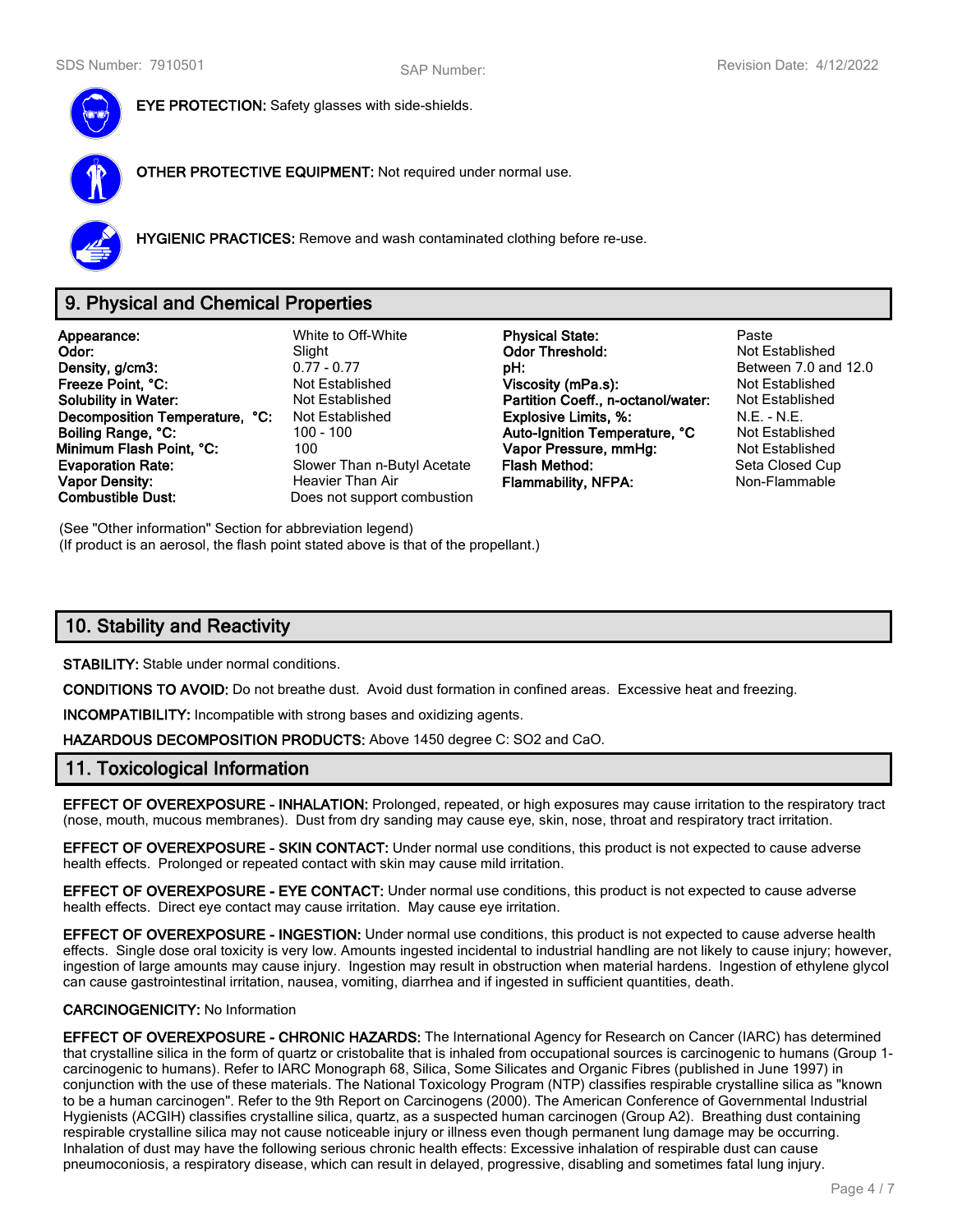Symptoms include cough, shortness of breath, wheezing, non-specific chest illness and reduced pulmonary function. Smoking exacerbates this disease. Individuals with pneumoconiosis are predisposed to develop tuberculosis. There is some evidence that breathing respirable crystalline silica or the disease silicosis is associated with an increased incidence of significant disease endpoints such as scleroderma (an immune system disorder manifested by fibrosis of the lungs, skin and other internal organs) and kidney disease. This product contains fly ash based hollow microspheres. Avoid dry sanding which may generate levels of crystalline silica in excess of 0.1%. Prolonged or repeated inhalation of dust may cause lung damage. Ethylene Glycol may cause kidney and liver damage upon prolonged and repeated overexposures. Studies have shown that repeated inhalation of ethylene glycol has produced adverse cardiovascular changes in laboratory animals. Ethylene glycol has been shown to cause birth defects in laboratory animals. Constituents of this product include crystalline silica which ,if inhalable, may cause silicosis, a form of progressive pulmonary fibrosis. Inhalable crystalline silica is listed by IARC as a group I carcinogen (lung) based on sufficient evidence in occupationally exposed humans and sufficient evidence in animals. Crystalline silica is also listed by the NTP as a known human carcinogen. Constituents may also contain asbestiform or non-asbestiform tremolite or other silicates as impurities, and above de minimus exposure to these impurities in inhalable form may be carcinogenic or cause other serious lung problems.

**PRIMARY ROUTE(S) OF ENTRY:** Skin Contact, Inhalation, Eye Contact

### **Acute Toxicity Values**

### **The acute effects of this product have not been tested. Data on individual components are tabulated below**

| CAS-No.<br>65997-17-3 | <b>Chemical Name</b><br>Soda lime borosilicate glass | Oral LD50<br>>2000 mg/kg Rat | Dermal LD50<br>>2000 mg/kg | Vapor LC50<br>$>20$ mg/L |
|-----------------------|------------------------------------------------------|------------------------------|----------------------------|--------------------------|
| 1317-65-3             | Limestone                                            | 6450 mg/kg Rat               | N.I.                       | N.I.                     |
| 93763-70-3            | Perlite                                              | >10000 mg/kg Rat             | N.I.                       | N.I.                     |
| 68131-74-8            | Fly ash                                              | >2000 mg/kg Rat              | N.I.                       | > 5.38 mg/L Rat          |
| 12001-26-2            | Mica                                                 | >5000 mg/kg                  | >5000 mg/kg                | $>20$ mg/L               |
| $107 - 21 - 1$        | Ethylene glycol                                      | 4700 mg/kg Rat               | 9530 mg/kg Rabbit          | N.I.                     |
| 13463-67-7            | Titanium dioxide                                     | >10000 mg/kg Rat             | >5000 mg/kg Rabbit         | $>20$ mg/L               |
| 12174-11-7            | Attapulgite                                          | N.I.                         | N.I.                       | $20$ mg/kg               |
| 14808-60-7            | Quartz                                               | N.I.                         | N.I.                       | N.I.                     |
|                       |                                                      |                              |                            |                          |

N.I. = No Information

# **12. Ecological Information**

**ECOLOGICAL INFORMATION:** Ecological injuries are not known or expected under normal use.

## **13. Disposal Information**

**DISPOSAL INFORMATION:** This product does not meet the definition of a hazardous waste according to U.S. EPA Hazardous Waste Management Regulation, 40 CFR Section 261. Dispose as hazardous waste according to all local, state, federal and provincial regulations. State and Local regulations/restrictions are complex and may differ from Federal regulations. Responsibility for proper waste disposal is with the owner of the waste.

**STEPS TO BE TAKEN IF MATERIAL IS RELEASED OR SPILLED:** In case of spillage, absorb with inert material and dispose of in accordance with applicable regulations.

# **14. Transport Information**

| <b>DOT UN/NA Number:</b>                                       | N.A.                  |
|----------------------------------------------------------------|-----------------------|
| <b>DOT Proper Shipping Name:</b><br><b>DOT Technical Name:</b> | Not Regulated<br>N.A. |
| <b>DOT Hazard Class:</b>                                       | N.A.                  |
| <b>Hazard SubClass:</b>                                        | N.A.                  |
| <b>Packing Group:</b>                                          | N.A.                  |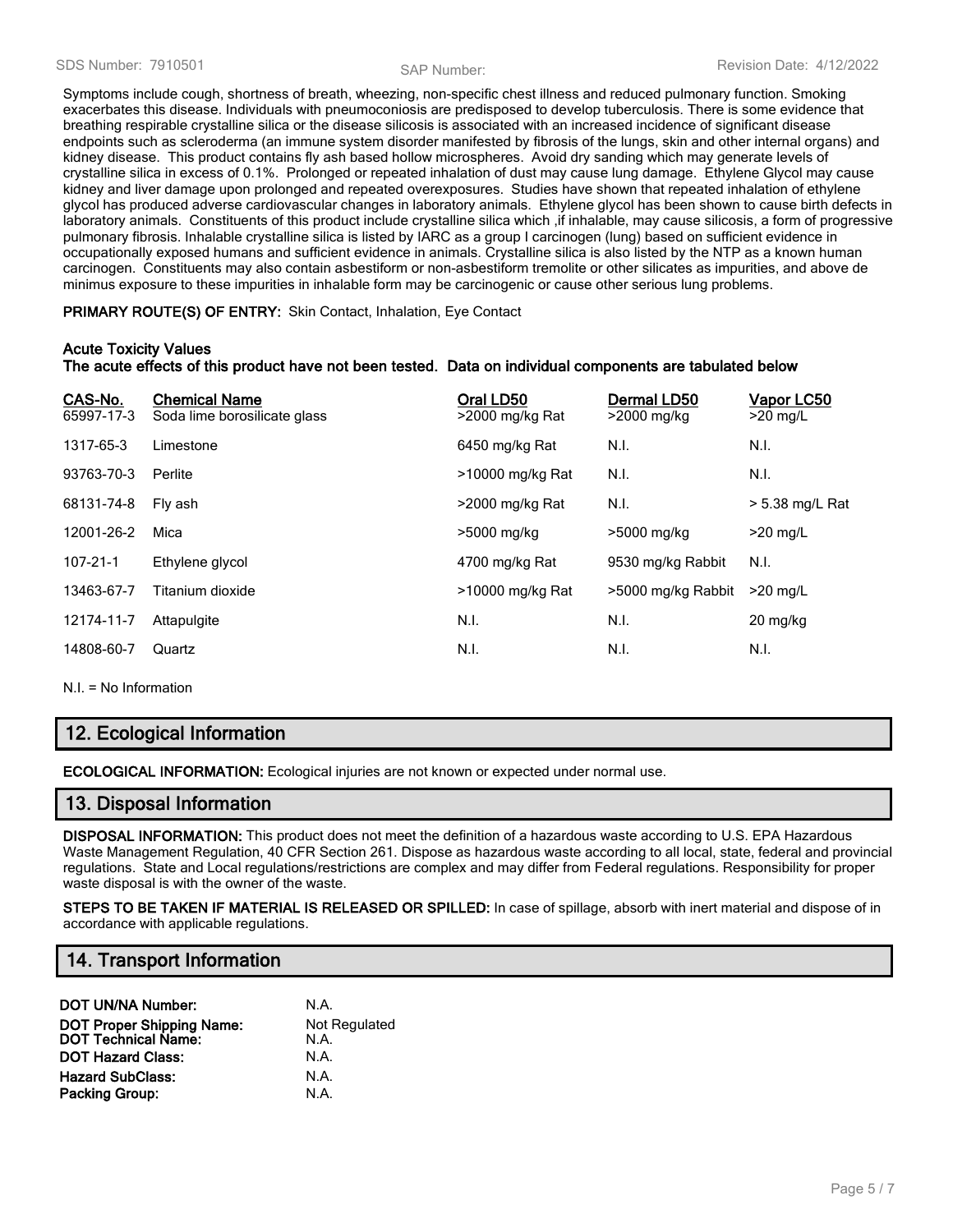## **15. Regulatory Information**

## **U.S. Federal Regulations:**

## **CERCLA - SARA Hazard Category**

This product has been reviewed according to the EPA 'Hazard Categories' promulgated under Sections 311 and 312 of the Superfund Amendment and Reauthorization Act of 1986 (SARA Title III) and is considered, under applicable definitions, to meet the following categories:

**Carcinogenicity** 

### **SARA SECTION 313:**

This product contains the following substances subject to the reporting requirements of Section 313 of Title III of the Superfund Amendment and Reauthorization Act of 1986 and 40 CFR part 372:

### **Chemical Name CAS-No.**

Ethylene glycol 107-21-1

## **TOXIC SUBSTANCES CONTROL ACT:**

All ingredients in this product are either on TSCA inventory list, or otherwise exempt. This product contains the following chemical substances subject to the reporting requirements of TSCA 12(B) if exported from the United States:

No TSCA 12(b) components exist in this product.

## **16. Other Information**

| <b>Revision Date:</b>                          |                      | 4/11/2022                                                                                                                                                                    | <b>Supersedes Date:</b><br>12/29/2021 |  |  |
|------------------------------------------------|----------------------|------------------------------------------------------------------------------------------------------------------------------------------------------------------------------|---------------------------------------|--|--|
| <b>Reason for revision:</b>                    |                      | Substance Hazard Threshold % Changed<br>Substance and/or Product Properties Changed in Section(s):<br>01 - Product Information<br>08 - Exposure Controls/Personal Protection |                                       |  |  |
| Datasheet produced by:<br><b>HMIS Ratings:</b> |                      | <b>Regulatory Department</b>                                                                                                                                                 |                                       |  |  |
| Health:                                        | <b>Flammability:</b> | <b>Reactivity:</b>                                                                                                                                                           | <b>Personal Protection:</b>           |  |  |
| 2*                                             | 0                    | 0                                                                                                                                                                            | х                                     |  |  |

**VOC Less Water Less Exempt Solvent, g/L:** 20.6

**VOC Material, g/L:** 15

**VOC as Defined by California Consumer Product Regulation, Wt/Wt%:** 0.15

**VOC Actual, Wt/Wt%:** 2.0

### **Text for GHS Hazard Statements shown in Section 3 describing each ingredient:**

| H315 | Causes skin irritation.                                                                                                                                                                                                                                                                                                                                                                                  |
|------|----------------------------------------------------------------------------------------------------------------------------------------------------------------------------------------------------------------------------------------------------------------------------------------------------------------------------------------------------------------------------------------------------------|
| H319 | Causes serious eye irritation.                                                                                                                                                                                                                                                                                                                                                                           |
| H331 | Toxic if inhaled.                                                                                                                                                                                                                                                                                                                                                                                        |
| H332 | Harmful if inhaled.                                                                                                                                                                                                                                                                                                                                                                                      |
| H335 | May cause respiratory irritation.                                                                                                                                                                                                                                                                                                                                                                        |
| H350 | May cause cancer.                                                                                                                                                                                                                                                                                                                                                                                        |
| H351 | Suspected of causing cancer.                                                                                                                                                                                                                                                                                                                                                                             |
| H370 | Causes damage to organs. Classified Category 1 Substances that produced significant toxicity in humans<br>and evidence to produce significant toxicity with single exposure. Cell death, adverse change in<br>biochemistry, haematology or urinalysis parameters, Central or peripheral nervous system and effects<br>senses. multifocal or diffuse necrosis, fibrosis or granuloma formation in organs. |
| H372 | Causes damage to organs through prolonged or repeated exposure.                                                                                                                                                                                                                                                                                                                                          |